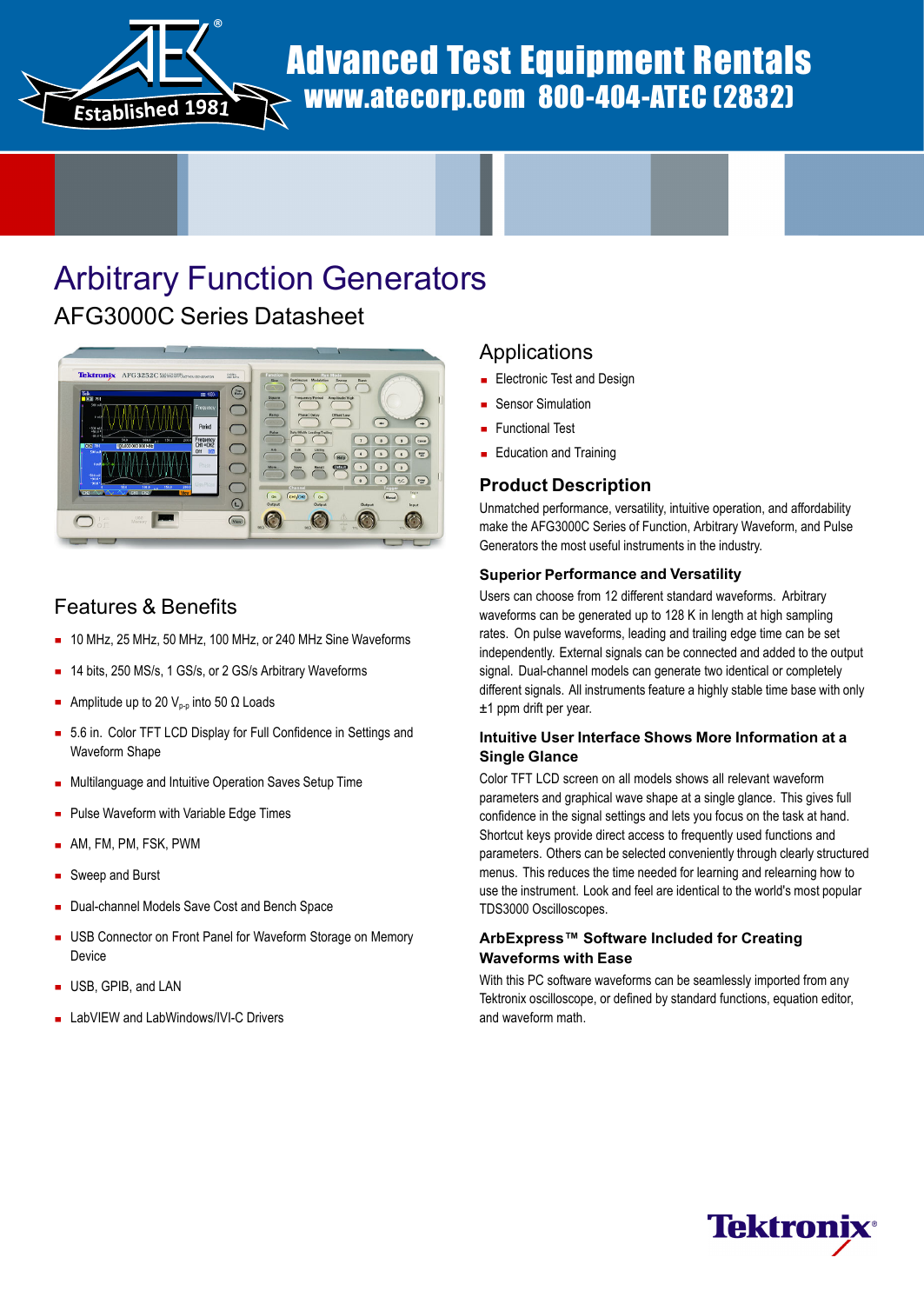### **Characteristics**

#### **AFG3000C Series Characteristics**

| <b>Characteristic</b>                    | AFG3011C                                                                                                                                                | <b>AFG3021C</b><br>AFG3022C                                                                                                                             | <b>AFG3051C</b><br><b>AFG3052C</b>                                                                                                                      | <b>AFG3101C</b><br>AFG3102C                                                                                                 | <b>AFG3251C</b><br><b>AFG3252C</b>                                                                                                                                                         |
|------------------------------------------|---------------------------------------------------------------------------------------------------------------------------------------------------------|---------------------------------------------------------------------------------------------------------------------------------------------------------|---------------------------------------------------------------------------------------------------------------------------------------------------------|-----------------------------------------------------------------------------------------------------------------------------|--------------------------------------------------------------------------------------------------------------------------------------------------------------------------------------------|
| Channels                                 | $\mathbf{1}$                                                                                                                                            | 1/2                                                                                                                                                     | 1/2                                                                                                                                                     | 1/2                                                                                                                         | 1/2                                                                                                                                                                                        |
| Waveforms                                |                                                                                                                                                         | Sine, Square, Pulse, Ramp, Triangle, Sin(x)/x, Exponential Rise and Decay, Gaussian, Lorentz, Haversine, DC, Noise                                      |                                                                                                                                                         |                                                                                                                             |                                                                                                                                                                                            |
| <b>Sine Wave</b>                         | 1 µHz to 10 MHz                                                                                                                                         | 1 µHz to 25 MHz                                                                                                                                         | 1 µHz to 50 MHz                                                                                                                                         | 1 µHz to 100 MHz                                                                                                            | 1 µHz to 240 MHz                                                                                                                                                                           |
| Sine wave in Burst Mode                  | 1 µHz to 5 MHz                                                                                                                                          | 1 µHz to 12.5 MHz                                                                                                                                       | 1 µHz to 25 MHz                                                                                                                                         | 1 µHz to 50 MHz                                                                                                             | 1 µHz to 120 MHz                                                                                                                                                                           |
| Effective maximum<br>frequency out       | 10 MHz                                                                                                                                                  | 25 MHz                                                                                                                                                  | 50 MHz                                                                                                                                                  | <b>100 MHz</b>                                                                                                              | 240 MHz                                                                                                                                                                                    |
| Amplitude Flatness (1 V <sub>p-p</sub> ) | <5 MHz: ±0.15 dB<br>$\geq$ 5 MHz to 10 MHz:<br>$±0.3$ dB                                                                                                | <5 MHz: ±0.15 dB<br>$\geq$ 5 MHz to 20 MHz:<br>$\pm 0.3$ dB<br>$\geq$ 20 MHz to 25 MHz:<br>$±0.5$ dB                                                    | <5 MHz: ±0.15 dB<br>$\geq$ 5 MHz to 45 MHz:<br>$\pm 0.3$ dB<br>$\geq$ 45 MHz to 50 MHz:<br>$±0.5$ dB                                                    | <5 MHz: ±0.15 dB<br>≥5 MHz to 25 MHz:<br>$±0.3$ dB<br>≥25 MHz to 100 MHz:<br>$±0.5$ dB                                      | <5 MHz: ±0.15 dB<br>$\geq$ 5 MHz to 25 MHz:<br>$\pm 0.3$ dB<br>$\geq$ 25 MHz to 100 MHz:<br>$\pm 0.5$ dB<br>$≥100$ MHz to 200 MHz:<br>$±1.0$ dB<br>$\geq$ 200 MHz to 240 MHz:<br>$±2.0$ dB |
| Harmonic Distortion (1 $V_{p-p}$ )       | 10 Hz to 20 kHz: < -60 dBc<br>$\geq$ 20 kHz to 1 MHz: <<br>$-55$ dBc<br>$\geq$ 1 MHz to 5 MHz: <<br>$-45$ dBc<br>$\geq$ 5 MHz to 10 MHz:<br>$<$ -45 dBc | 10 Hz to 20 kHz: < -70 dBc<br>$\geq$ 20 kHz to 1 MHz: <<br>$-60$ dBc<br>$\geq$ 1 MHz to 10 MHz: <<br>-50 dBc<br>$\geq$ 10 MHz to 25 MHz:<br>$<$ -40 dBc | 10 Hz to 20 kHz: < -70 dBc<br>$\geq$ 20 kHz to 1 MHz: <<br>$-60$ dBc<br>$\geq$ 1 MHz to 5 MHz: <<br>$-50$ dBc<br>$\geq$ 5 MHz to 50 MHz:<br>$<$ -40 dBc | 10 Hz to 1 MHz: $<$ -60 dBc<br>$\geq$ 1 MHz to 5 MHz: <<br>$-50$ dBc<br>$\geq$ 5 MHz to 100 MHz:<br>$< -37$ dBc             | 10 Hz to 1 MHz: < -60 dBc<br>$\geq$ 1 MHz to 5 MHz: <<br>$-50$ dBc<br>$\geq$ 5 MHz to 25 MHz: <<br>$-37$ dBc<br>≥25 MHz to 240 MHz:<br>$< -30$ dBc                                         |
| <b>THD</b>                               |                                                                                                                                                         |                                                                                                                                                         | <0.2% (10 Hz - 20 kHz, 1 $V_{p-p}$ )                                                                                                                    |                                                                                                                             |                                                                                                                                                                                            |
| Spurious (1 V <sub>p-p</sub> )           | 10 Hz to 1 MHz: < -60 dBc<br>≥1 MHz to 10 MHz:<br>$< -50$ dBc                                                                                           | 10 Hz to 1 MHz: $<$ -60 dBc<br>$≥1$ MHz to 25 MHz:<br>$<$ -50 dBc                                                                                       | 10 Hz to 1 MHz: $<$ -60 dBc<br>$\geq$ 1 MHz to 50 MHz:<br>$<$ -50 dBc                                                                                   | 10 Hz to 1 MHz: < -60 dBc<br>≥1 MHz to 25 MHz:<br>$<$ -50 dBc<br>$\geq$ 25 MHz to 100 MHz:<br>$\le$ - 50 dBc + 6 dBc/octave | 10 Hz to 1 MHz: $<$ -50 dBc<br>≥1 MHz to 25 MHz:<br>$<$ -47 dBc<br>$≥25$ MHz to 240 MHz:<br>$<$ - 47 dBc + 6 dBc/octave                                                                    |
| Phase noise, typical                     | <- 110 dBc/Hz at 10 MHz,<br>10 kHz offset, $1V_{p,p}$                                                                                                   |                                                                                                                                                         | < -110 dBc/Hz at 20 MHz, 10 kHz offset, 1 V <sub>p-p</sub>                                                                                              |                                                                                                                             |                                                                                                                                                                                            |
| Residual clock noise                     | $-63$ dBm                                                                                                                                               | $-63$ dBm                                                                                                                                               | $-63$ dBm                                                                                                                                               | $-57$ dBm                                                                                                                   | $-57$ dBm                                                                                                                                                                                  |
| <b>Square Wave</b>                       | 1 µHz to 5 MHz                                                                                                                                          | 1 µHz to 25 MHz                                                                                                                                         | 1 µHz to 40 MHz                                                                                                                                         | 1 µHz to 50 MHz                                                                                                             | 1 µHz to 120 MHz                                                                                                                                                                           |
| Rise/Fall time                           | $≤50$ ns                                                                                                                                                | $≤9$ ns                                                                                                                                                 | $≤7$ ns                                                                                                                                                 | $≤ 5$ ns                                                                                                                    | $≤2.5$ ns                                                                                                                                                                                  |
| Jitter (RMS), typical                    | 500 ps                                                                                                                                                  | 500 ps                                                                                                                                                  | 300 ps                                                                                                                                                  | 200 ps                                                                                                                      | 100 <sub>ps</sub>                                                                                                                                                                          |
| <b>Ramp Wave</b>                         | 1 µHz to 100 kHz                                                                                                                                        | 1 µHz to 500 kHz                                                                                                                                        | 1 µHz to 800 kHz                                                                                                                                        | 1 µHz to 1 MHz                                                                                                              | 1 µHz to 2.4 MHz                                                                                                                                                                           |
| Linearity, typical                       | $\leq$ 0.2% of peak output                                                                                                                              | $\leq$ 0.1% of peak output                                                                                                                              | $\leq$ 0.1% of peak output                                                                                                                              | $\leq$ 0.15% of peak output                                                                                                 | $\leq$ 0.2% of peak output                                                                                                                                                                 |
| Symmetry                                 |                                                                                                                                                         |                                                                                                                                                         | 0.0% to 100.0%                                                                                                                                          |                                                                                                                             |                                                                                                                                                                                            |
| <b>Pulse Wave</b>                        | 1 mHz to 5 MHz                                                                                                                                          | 1 mHz to 25 MHz                                                                                                                                         | 1 mHz to 40 MHz                                                                                                                                         | 1 mHz to 50 MHz                                                                                                             | 1 mHz to 120 MHz                                                                                                                                                                           |
| Pulse width                              | 80.00 ns to 999.99 s                                                                                                                                    | 16.00 ns to 999.99 s                                                                                                                                    | 12 ns to 999.99 s                                                                                                                                       | 8.00 ns to 999.99 s                                                                                                         | 4.00 ns to 999.99 s                                                                                                                                                                        |
| Resolution                               |                                                                                                                                                         |                                                                                                                                                         | 10 ps or 5 digits                                                                                                                                       |                                                                                                                             |                                                                                                                                                                                            |
| Pulse duty                               |                                                                                                                                                         |                                                                                                                                                         | 0.001% to 99.999% (Limitations of pulse width apply)                                                                                                    |                                                                                                                             |                                                                                                                                                                                            |
| Edge transition time                     | 50 ns to 625 s                                                                                                                                          | 9 ns to 625 s                                                                                                                                           | 7 ns to 625 s                                                                                                                                           | 5 ns to 625 s                                                                                                               | 2.5 ns to 625 s                                                                                                                                                                            |
| Resolution                               |                                                                                                                                                         |                                                                                                                                                         | 10 ps or 4 digits                                                                                                                                       |                                                                                                                             |                                                                                                                                                                                            |
| Lead delay                               |                                                                                                                                                         |                                                                                                                                                         |                                                                                                                                                         |                                                                                                                             |                                                                                                                                                                                            |
| Range                                    |                                                                                                                                                         | (Triggered/Gated Burst Mode): 0 ps to Period - [Pulse Width + 0.8 * (Leading Edge Time + Trailing Edge Time)]                                           | (Continuous Mode): 0 ps to Period                                                                                                                       |                                                                                                                             |                                                                                                                                                                                            |
| Resolution                               | 10 ps or 8 digits                                                                                                                                       |                                                                                                                                                         |                                                                                                                                                         |                                                                                                                             |                                                                                                                                                                                            |
| Overshoot, typical                       |                                                                                                                                                         |                                                                                                                                                         | $< 5\%$                                                                                                                                                 |                                                                                                                             |                                                                                                                                                                                            |
| Jitter (RMS), typical                    | 500 ps                                                                                                                                                  | 500 ps                                                                                                                                                  | 300 ps                                                                                                                                                  | 200 ps                                                                                                                      | 100 ps                                                                                                                                                                                     |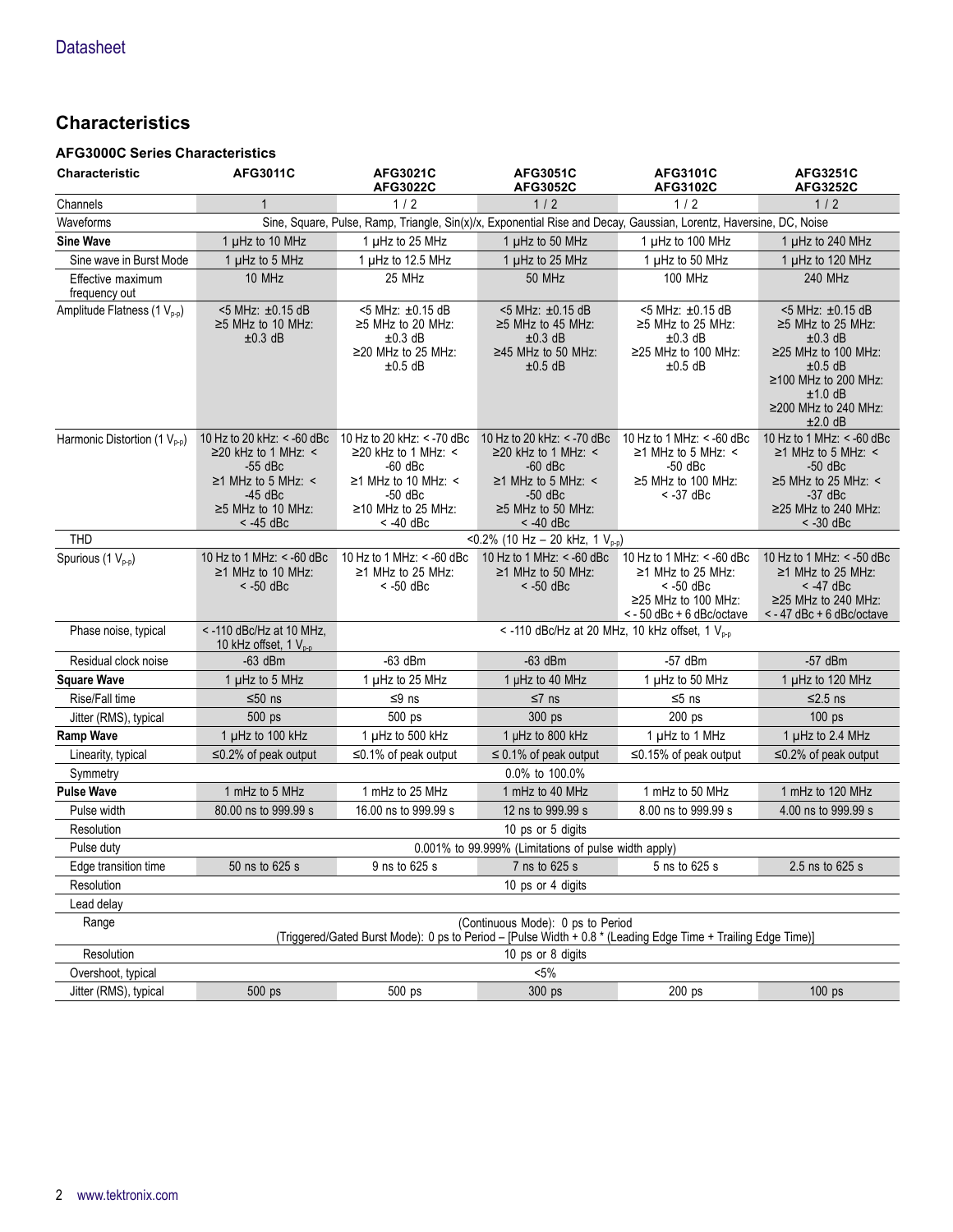## Arbitrary Function Generators — AFG3000C Series

| Characteristic                              | <b>AFG3011C</b>                                                                                    | AFG3021C<br><b>AFG3022C</b>                                                                | AFG3051C<br><b>AFG3052C</b>                                                                                | AFG3101C<br>AFG3102C                          | <b>AFG3251C</b><br><b>AFG3252C</b>                                                                     |
|---------------------------------------------|----------------------------------------------------------------------------------------------------|--------------------------------------------------------------------------------------------|------------------------------------------------------------------------------------------------------------|-----------------------------------------------|--------------------------------------------------------------------------------------------------------|
| <b>Other Waveforms</b>                      | 1 µHz to 100 kHz                                                                                   | 1 µHz to 500 kHz                                                                           | 1 µHz to 800 kHz                                                                                           | 1 µHz to 1 MHz                                | 1 µHz to 2.4 MHz                                                                                       |
| Noise Bandwidth (-3 dB)                     | 10 MHz                                                                                             | 25 MHz                                                                                     | 50 MHz                                                                                                     | <b>100 MHz</b>                                | 240 MHz                                                                                                |
| Noise type                                  |                                                                                                    |                                                                                            | White Gaussian                                                                                             |                                               |                                                                                                        |
| Internal Noise Add                          |                                                                                                    |                                                                                            | When activated, output signal amplitude is reduced to 50%                                                  |                                               |                                                                                                        |
| Level                                       |                                                                                                    |                                                                                            | 0.0% to 50% of amplitude $(V_{p-p})$ setting                                                               |                                               |                                                                                                        |
| Resolution                                  |                                                                                                    |                                                                                            | 1%                                                                                                         |                                               |                                                                                                        |
| DC (into 50 $\Omega$ )                      | $-10 V$ to $+10 V$                                                                                 | $-5$ V to $+5$ V                                                                           | $-5$ V to $+5$ V                                                                                           | $-5$ V to $+5$ V                              | $-2.5$ V to $+2.5$ V                                                                                   |
| <b>Arbitrary Waveforms</b>                  | 1 mHz to 5 MHz                                                                                     | 1 mHz to 12.5 MHz                                                                          | 1 mHz to 25 MHz                                                                                            | 1 mHz to 50 MHz                               | 1 mHz to 120 MHz                                                                                       |
| Arbitrary waveforms in<br><b>Burst Mode</b> | 1 mHz to 2.5 MHz                                                                                   | 1 mHz to 6.25 MHz                                                                          | 1 mHz to 12.5 MHz                                                                                          | 1 mHz to 25 MHz                               | 1 mHz to 60 MHz                                                                                        |
| Effective analog<br>bandwidth (-3 dB)       | 8 MHz                                                                                              |                                                                                            | 70 MHz                                                                                                     | <b>100 MHz</b>                                | 225 MHz                                                                                                |
| Nonvolatile memory                          |                                                                                                    |                                                                                            | 4 waveforms                                                                                                |                                               |                                                                                                        |
| Memory: Sample rate<br>(1K=1024 points)     | 2 to 128 K: 250 MS/s                                                                               | 2 to 128 K: 250 MS/s                                                                       | 2 to 16 K: 1 GS/s<br>>16 K to 128 K: 250 MS/s                                                              | 2 to 16 K: 1 GS/s<br>>16 K to 128 K: 250 MS/s | 2 to 16 K: 2 GS/s<br>>16 K to 128 K: 250 MS/s                                                          |
| Vertical resolution                         |                                                                                                    |                                                                                            | 14 bits                                                                                                    |                                               |                                                                                                        |
| Rise/Fall time                              | ≤80 $ns$                                                                                           | $≤14$ ns                                                                                   | ≤10 ns                                                                                                     | $≤8$ ns                                       | $≤3$ ns                                                                                                |
| Jitter (RMS), typical                       | 4 ns                                                                                               | 4 ns                                                                                       | 1 ns at 1 GS/s<br>4 ns at 250 MS/s                                                                         | 1 ns at 1 GS/s<br>4 ns at 250 MS/s            | 500 ps at 2 GS/s<br>4 ns at 250 MS/s                                                                   |
| Amplitude                                   |                                                                                                    |                                                                                            |                                                                                                            |                                               |                                                                                                        |
| Range (50 $\Omega$ load)                    | 20 mV <sub>p-p</sub> to 20 V <sub>p-p</sub>                                                        | 10 m $V_{p-p}$ to 10 $V_{p-p}$                                                             | 10 m $V_{p-p}$ to 10 $V_{p-p}$                                                                             | 20 mV <sub>p-p</sub> to 10 V <sub>p-p</sub>   | ≤200 MHz: 50 mV <sub>p-p</sub><br>to 5 $V_{p-p}$<br>>200 MHz: 50 mV <sub>p-p</sub><br>to $4V_{p-p}$    |
| Range (open circuit or<br>High $Z$ )        | 40 mV <sub>p-p</sub> to 40 V <sub>p-p</sub>                                                        | 20 mV <sub>p-p</sub> to 20 V <sub>p-p</sub>                                                | 20 mV <sub>p-p</sub> to 20 V <sub>p-p</sub>                                                                | 40 mV <sub>p-p</sub> to 20 V <sub>p-p</sub>   | ≤200 MHz: 100 mV <sub>0-0</sub><br>to 10 $V_{p-p}$<br>>200 MHz: 100 mV <sub>p-p</sub><br>to $8V_{n-n}$ |
| Accuracy                                    | $\pm$ (2% of setting +2 mV)<br>(1 kHz sine wave, 0 V<br>offset, $>20$ mV <sub>p-p</sub> amplitude) | $\pm$ (1% of setting +1 mV) (1 kHz sine wave, 0 V offset, >10 mV <sub>p-p</sub> amplitude) |                                                                                                            |                                               |                                                                                                        |
| Resolution                                  |                                                                                                    |                                                                                            | $0.1 \text{ mV}_{\text{p-p}}$ , $0.1 \text{ mV}_{\text{RMS}}$ , 1 mV, 0.1 dBm or 4 digits                  |                                               |                                                                                                        |
| Units                                       |                                                                                                    |                                                                                            | V <sub>p-p</sub> , V <sub>RMS</sub> , dBm (sine wave only) and Volt (high/low setting)                     |                                               |                                                                                                        |
| Output impedance                            |                                                                                                    |                                                                                            | 50 $\Omega$                                                                                                |                                               |                                                                                                        |
| Load impedance setting                      |                                                                                                    |                                                                                            | Selectable: 50 Ω, 1Ω to 10.0 kΩ, High Z (Adjusts displayed amplitude according to selected load impedance) |                                               |                                                                                                        |
| Isolation                                   |                                                                                                    |                                                                                            | <42 $V_{\text{ok}}$ maximum to earth                                                                       |                                               |                                                                                                        |
| Short-circuit protection                    |                                                                                                    |                                                                                            | Signal outputs are robust against permanent shorts against floating ground                                 |                                               |                                                                                                        |
| External voltage<br>protection              | To protect signal outputs against external voltages use fuse adapter 013-0345-xx                   |                                                                                            |                                                                                                            |                                               |                                                                                                        |
| <b>DC Offset</b>                            |                                                                                                    |                                                                                            |                                                                                                            |                                               |                                                                                                        |
| Range (50 $\Omega$ load)                    | $\pm$ (10 V <sub>pk</sub> – Amplitude <sub>pp</sub> /2)                                            | $\pm$ (5 V <sub>pk</sub> – Amplitude <sub>pp</sub> /2)                                     | $\pm (5 V_{\rm pk} -$ Amplitude <sub>pp</sub> /2)                                                          | $±5 V_{pk} DC$                                | $\pm 2.5$ V <sub>pk</sub> DC                                                                           |
| Range (open circuit or<br>High Z)           | $\pm$ (20 V <sub>pk</sub> – Amplitude <sub>pp</sub> /2)                                            | $\pm$ (10 V <sub>pk</sub> – Amplitude <sub>pp</sub> /2)                                    | $\pm$ (10 V <sub>pk</sub> – Amplitude <sub>pp</sub> /2)                                                    | $±10 V_{pk}$ DC                               | $±5 V_{pk} DC$                                                                                         |
| Accuracy                                    | $\pm$ (2% of  setting  + 10 mV +<br>1% of amplitude $(V_{p-p})$                                    | $\pm$ (1% of  setting  + 5 mV + 0.5% of amplitude (V <sub>p-p</sub> ))                     |                                                                                                            |                                               |                                                                                                        |
| Resolution                                  | 1 mV                                                                                               |                                                                                            |                                                                                                            |                                               |                                                                                                        |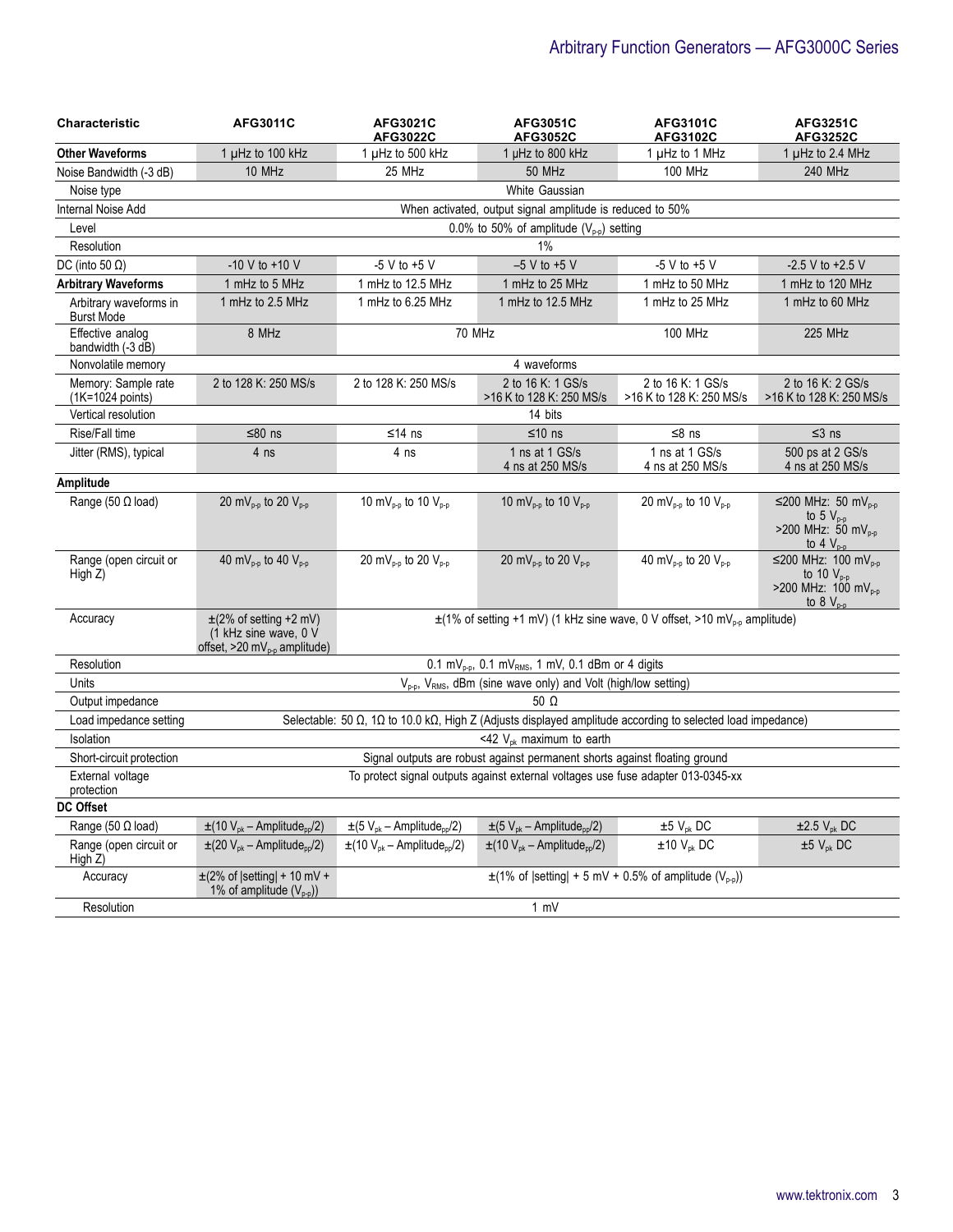#### **System Characteristics**

| Characteristic                                              | <b>Description</b>                                                                                                   |         |             |  |
|-------------------------------------------------------------|----------------------------------------------------------------------------------------------------------------------|---------|-------------|--|
| <b>Frequency Resolution</b>                                 | 1 µHz or 12 digits                                                                                                   |         |             |  |
| <b>Internal Frequency Reference</b>                         |                                                                                                                      |         |             |  |
| Stability                                                   | All except ARB: $\pm$ 1 ppm, 0 °C to 50 °C<br>ARB: $\pm$ 1 ppm $\pm$ 1 µHz, 0 °C to 50 °C                            |         |             |  |
| Aging                                                       | $±1$ ppm per year                                                                                                    |         |             |  |
| Phase (except DC, Noise, Pulse)                             |                                                                                                                      |         |             |  |
| Range                                                       | $-180^{\circ}$ to $+180^{\circ}$                                                                                     |         |             |  |
| Resolution                                                  | 0.01° (sine), 0.1° (other waveforms)                                                                                 |         |             |  |
|                                                             | When activated, output signal amplitude is reduced to 50%                                                            |         |             |  |
| Level                                                       | 0.0% to 50% of amplitude $(V_{p-p})$ setting                                                                         |         |             |  |
| Resolution                                                  | 1%                                                                                                                   |         |             |  |
| Main Output                                                 | $50 \Omega$                                                                                                          |         |             |  |
| Remote Programming                                          | GPIB, LAN 10BASE-T / 100BASE-TX, USB 1.1<br>Compatible with SCPI-1999.0 and IEEE 488-2 standards                     |         |             |  |
| Configuration times, max typical                            | <b>USB</b>                                                                                                           | LAN     | <b>GPIB</b> |  |
| Function change                                             | 81 ms                                                                                                                | 81 ms   | 81 ms       |  |
| Frequency change (except Pulse)                             | 6 <sub>ms</sub><br>$3.2 \text{ ms}$<br>$2.5$ ms                                                                      |         |             |  |
| Frequency change (Pulse)                                    | $40$ ms<br>$37 \text{ ms}$<br>32 ms                                                                                  |         |             |  |
| Amplitude change                                            | 90 ms                                                                                                                | 97 ms   | 90 ms       |  |
| Select user ARB (4k points from USB<br>Memory)              | 48 ms                                                                                                                | $50$ ms | 49 ms       |  |
| Select user ARB (128k points from<br>USB Memory)            | 260 ms                                                                                                               | 266 ms  | 240 ms      |  |
| Data download time for 4000 point<br>waveform data, typical | 78 ms<br>47 ms<br>320 ms                                                                                             |         |             |  |
| Power Source                                                | 100-240 V, 47-63 Hz, or 115 V, 360-440 Hz                                                                            |         |             |  |
| Power Consumption                                           | Less than 120 W                                                                                                      |         |             |  |
| Warm-up Time, typical                                       | 20 minutes                                                                                                           |         |             |  |
| Power-on Self Diagnostics, typical                          | $<$ 10 s                                                                                                             |         |             |  |
| Acoustic Noise, typical                                     | $<$ 50 dBA                                                                                                           |         |             |  |
| Display                                                     | 5.6 in. Color TFT LCD                                                                                                |         |             |  |
| User Interface and Help Languages                           | English, French, German, Japanese, Korean, Portuguese, Simplified and Traditional Chinese, Russian (user selectable) |         |             |  |

#### **Modulation**

#### **AM, FM, PM**

| <b>Characteristic</b>            | <b>Description</b>                                                                                             |
|----------------------------------|----------------------------------------------------------------------------------------------------------------|
| <b>Carrier Waveforms</b>         | All, except Pulse, Noise, and DC                                                                               |
| Source                           | Internal/External                                                                                              |
| Internal Modulating<br>Waveform  | Sine, square, ramp, noise, ARB<br>(AM: maximum waveform length 4,096;<br>FM/PM: maximum waveform length 2,048) |
| Internal Modulating<br>Frequency | 2 mHz to 50.00 kHz                                                                                             |
| AM Modulation Depth              | $0.0\%$ to $+120.0\%$                                                                                          |
| Min FM Peak Deviation DC         |                                                                                                                |
| Max FM Peak<br>Deviation         | See following table, Modulation: Max FM Peak Deviation                                                         |
| <b>PM Phase Deviation</b>        | $-360.0^{\circ}$ to $+360.0^{\circ}$                                                                           |

#### **Pulse Width Modulation**

| <b>Characteristic</b>            | <b>Description</b>                                                |
|----------------------------------|-------------------------------------------------------------------|
| Carrier Waveform                 | Pulse                                                             |
| Source                           | Internal/External                                                 |
| Internal Modulating<br>Waveform  | Sine, square, ramp, noise, ARB<br>(maximum waveform length 2,048) |
| Internal Modulating<br>Frequency | 2 mHz to 50.00 kHz                                                |
| Deviation                        | 0% to 50.0% of pulse period                                       |

#### **Modulation: Max FM Peak Deviation**

| <b>Characteristic</b> | <b>AFG3011C</b> | <b>AFG3021C</b><br><b>AFG3022C</b> | <b>AFG3051C</b><br><b>AFG3052C</b> | <b>AFG3101C</b><br><b>AFG3102C</b> | <b>AFG3251C</b><br><b>AFG3252C</b> |
|-----------------------|-----------------|------------------------------------|------------------------------------|------------------------------------|------------------------------------|
| Sine                  | 5 MHz           | 12.5 MHz                           | 25 MHz                             | 50 MHz                             | 120 MHz                            |
| Square                | $2.5$ MHz       | 12.5 MHz                           | 20 MHz                             | 25 MHz                             | 60 MHz                             |
| ARB                   | $2.5$ MHz       | 6.25 MHz                           | 12.5 MHz                           | 25 MHz                             | 60 MHz                             |
| Others                | 50 kHz          | 250 kHz                            | 400 kHz                            | 500 kHz                            | $1.2$ MHz                          |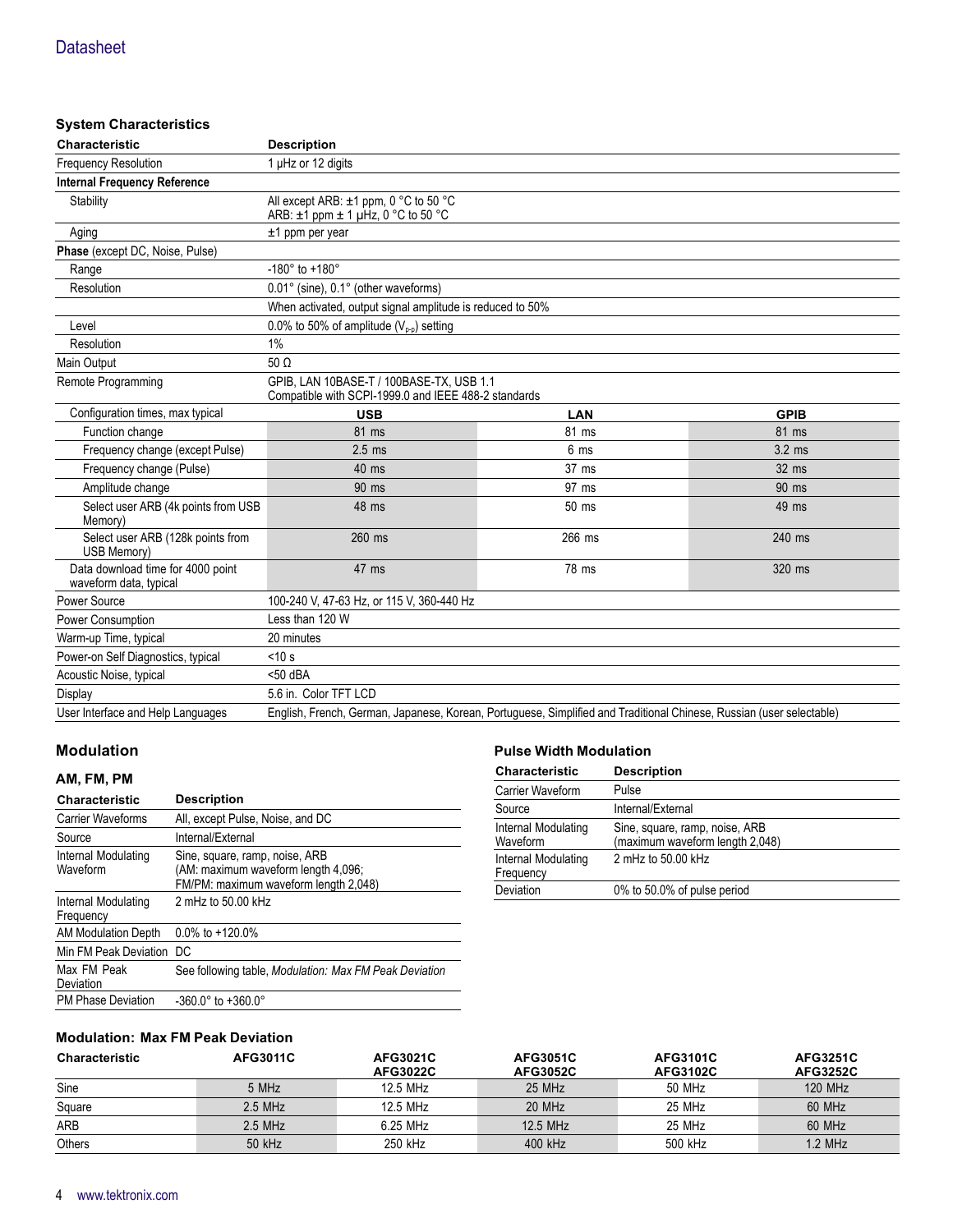#### **Sweep: Max Start/Stop Frequency**

| <b>Characteristic</b> | <b>AFG3011C</b> | <b>AFG3021C</b><br><b>AFG3022C</b> | <b>AFG3051C</b><br><b>AFG3052C</b> | <b>AFG3101C</b><br><b>AFG3102C</b> | <b>AFG3251C</b><br><b>AFG3252C</b> |
|-----------------------|-----------------|------------------------------------|------------------------------------|------------------------------------|------------------------------------|
| Sine                  | $10$ MHz        | 25 MHz                             | 50 MHz                             | 100 MHz                            | 240 MHz                            |
| Square                | 5 MHz           | 25 MHz                             | 40 MHz                             | 50 MHz                             | 120 MHz                            |
| ARB                   | 5 MHz           | 12.5 MHz                           | $25$ MHz                           | 50 MHz                             | <b>120 MHz</b>                     |
| Others                | 100 kHz         | 500 kHz                            | 800 kHz                            | MHz                                | $2.4$ MHz                          |

#### **Frequency Shift Keying**

| <b>Characteristic</b>            | <b>Description</b>               |
|----------------------------------|----------------------------------|
| <b>Carrier Waveforms</b>         | All, except Pulse, Noise, and DC |
| Source                           | Internal/External                |
| Internal Modulating<br>Frequency | 2 mHz to 1,000 MHz               |
| Number of Keys                   |                                  |

#### **Sweep**

| <b>Characteristic</b>                        | <b>Description</b>                  |
|----------------------------------------------|-------------------------------------|
| Waveforms                                    | All, except Pulse, Noise, and DC    |
| Type                                         | Linear, logarithmic                 |
| Sweep Time                                   | 1 ms to 300 s                       |
| Hold/Return Time                             | 0 ms to 300 s                       |
| Max Total Sweep Time                         | 300 s                               |
| Resolution                                   | 1 ms or 4 digits                    |
| <b>Total Sweep Time</b><br>Accuracy, typical | $\leq$ 4%                           |
| Min Start/Stop<br>Frequency                  | All except ARB: 1 µHz<br>ARB: 1 mHz |
| Max Start/Stop<br>Frequency                  | See chart, below                    |

#### **Burst**

| <b>Characteristic</b>       | <b>Description</b>                                   |
|-----------------------------|------------------------------------------------------|
| Waveforms                   | All, except Noise and DC                             |
| Type                        | Triggered, gated (1 to 1,000,000 cycles or Infinite) |
| Internal Trigger Rate       | 1 $\mu$ s to 500.0 s                                 |
| Gate and Trigger<br>Sources | Internal, external, remote interface                 |

#### **Auxiliary Inputs**

| Characteristic                                | <b>Description</b>                              |  |  |
|-----------------------------------------------|-------------------------------------------------|--|--|
| <b>Modulation Inputs Channel 1, Channel 2</b> |                                                 |  |  |
| Input range                                   | All except FSK: ±1 V<br>FSK: 3.3 V logic level  |  |  |
| Impedance                                     | 10 kO                                           |  |  |
| Frequency range                               | DC to 25 kHz (122 kS/s)                         |  |  |
| <b>External Triggered/Gated Burst Input</b>   |                                                 |  |  |
| Level                                         | <b>TTL</b> compatible                           |  |  |
| Impedance                                     | 10 $k\Omega$                                    |  |  |
| Pulse width                                   | 100 ns minimum                                  |  |  |
| Slope                                         | Positive/Negative, selectable                   |  |  |
| Trigger delay                                 | 0.0 ns to 85,000 s                              |  |  |
| Resolution                                    | 100 ps or 5 digits                              |  |  |
| Jitter (RMS), typical                         | Burst: <500 ps (Trigger input to signal output) |  |  |
| 10 MHz Reference Input                        |                                                 |  |  |
| Impedance                                     | 1 k $\Omega$ , AC coupled                       |  |  |
| Required Input<br><b>Voltage Swing</b>        | 100 mV <sub>p-p</sub> to 5 V <sub>p-p</sub>     |  |  |
| Lock Range                                    | 10 MHz ±35 kHz                                  |  |  |
| <b>External Add Input</b><br>(CH1)            | AFG3101C, AFG3102C, AFG3251C, AFG3252C only     |  |  |
| Impedance                                     | $50 \Omega$                                     |  |  |
| Input range                                   | -1 V to +1 V (DC + peak AC)                     |  |  |
| Bandwidth                                     | DC to 10 MHz (-3 dB) at 1 V <sub>p-p</sub>      |  |  |
|                                               |                                                 |  |  |

#### **Auxiliary Outputs**

| <b>Characteristic</b>                  | <b>Description</b>                                                                                       |
|----------------------------------------|----------------------------------------------------------------------------------------------------------|
| Trigger Output (Channel 1)             |                                                                                                          |
| Level                                  | Positive TTL level pulse into 1 $k\Omega$                                                                |
| Impedance                              | 50 $\Omega$                                                                                              |
| Jitter (RMS), typical                  | AFG3011C/21C/22C: 500 ps<br>AFG3051C/52C: 300ps<br>AFG3101C/02C: 200 ps<br>AFG3251C/52C: 100 ps          |
| Max Frequency                          | $4.9$ MHz<br>(4.9 MHz to 50 MHz: A fraction of the frequency is output;<br>>50 MHz: no signal is output) |
| <b>Clock Reference Out</b><br>(10 MHz) | AFG3101C, AFG3102C, AFG3251C, AFG3252C only                                                              |
| Impedance                              | 50 Ω, AC coupled                                                                                         |
| Amplitude                              | 1.2 $V_{n,n}$ into 50 $\Omega$ load                                                                      |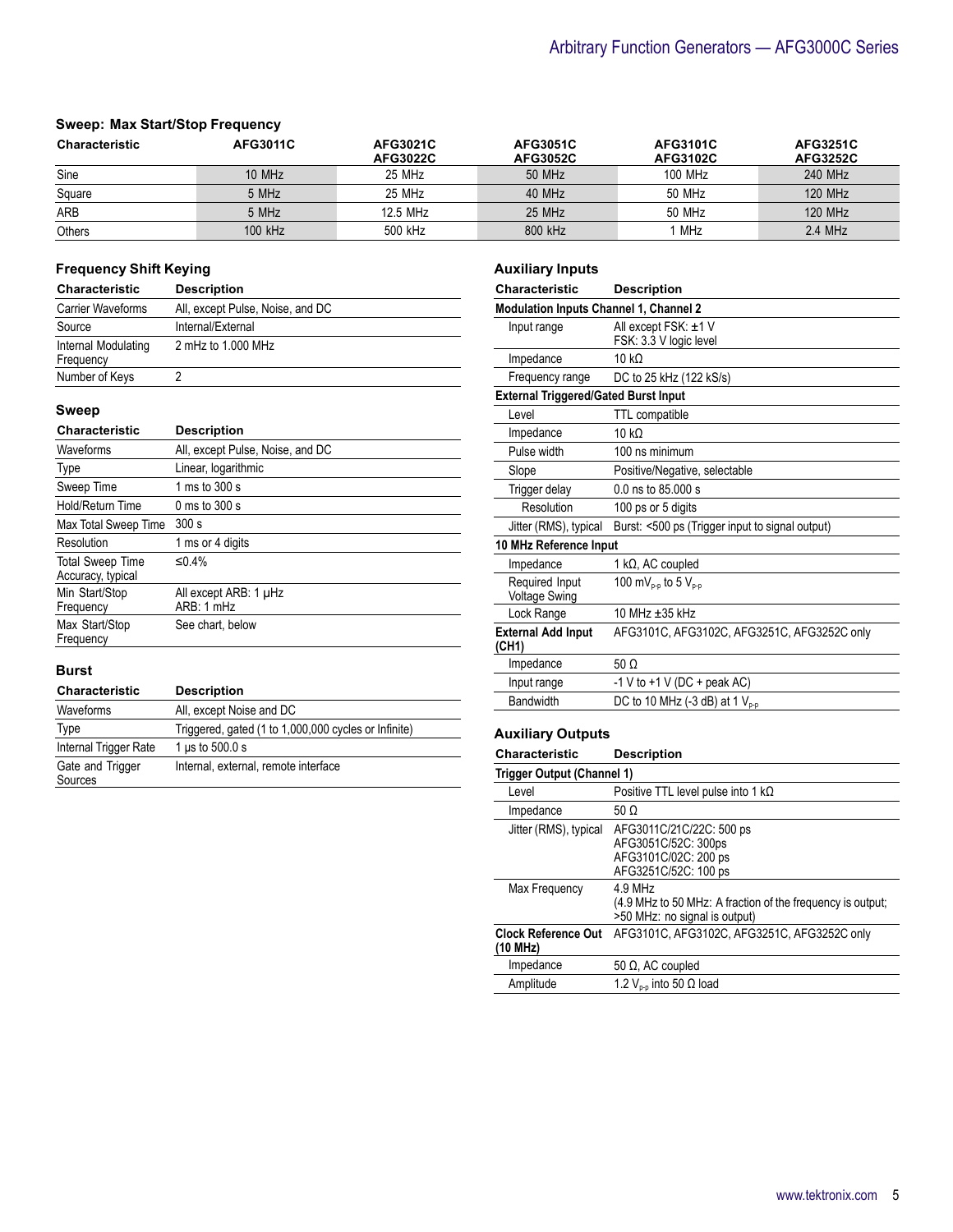### **Physical Characteristics**

#### **Benchtop Configuration**

| mm    | in.  |
|-------|------|
| 156.3 | 6.2  |
| 329.6 | 13.0 |
| 168.0 | 6.6  |
| kg    | Ib.  |
| 4.5   | 9.9  |
| 5.9   | 12.9 |
|       |      |

#### **Environmental and Safety Characteristics**

| <b>Characteristic</b> | <b>Description</b>                                                    |
|-----------------------|-----------------------------------------------------------------------|
| Temperature           |                                                                       |
| Operating             | $0 °C$ to +50 $°C$                                                    |
| Nonoperating          | $-30$ °C to $+70$ °C                                                  |
| Humidity              |                                                                       |
| Operating             | $\leq$ +40 °C: ≤80%<br>> +40 °C to 50 °C: ≤60%                        |
| Altitude              | Up to 10,000 ft./3,000 m                                              |
| <b>EMC Compliance</b> |                                                                       |
| European Union        | EU Council Directive 2004/108/EC                                      |
| Safety                | UL 61010-1:2004<br>CAN/CSA C22.2 No. 61010-1:2004<br>IEC 61010-1:2001 |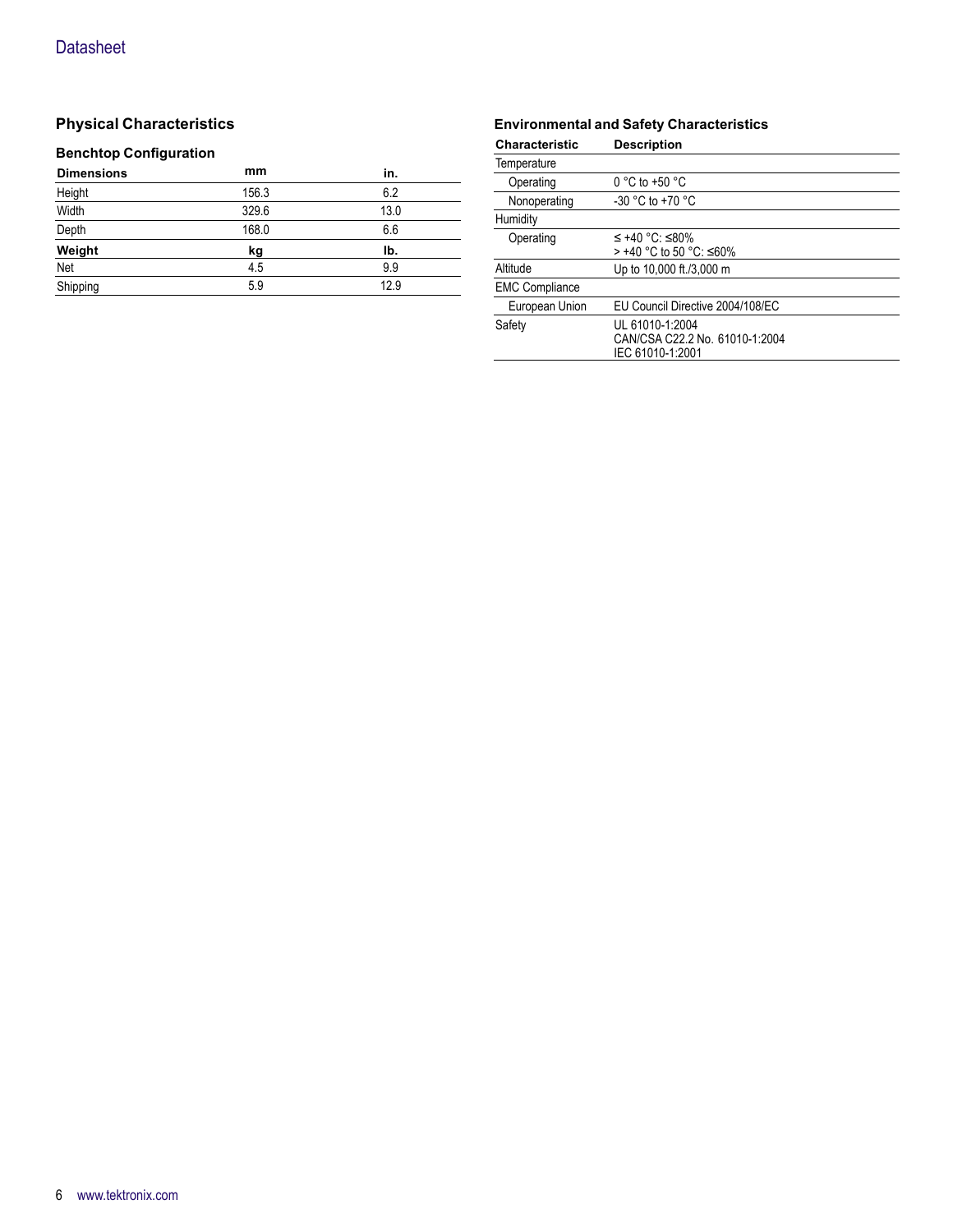

BNC Fuse Adapter and 0.125 A Fuse

#### **Ordering Information**

#### **AFG3011C, AFG3021C, AFG3022C, AFG3051C, AFG3052C, AFG3101C, AFG3102C, AFG3251C, AFG3252C**

Arbitrary Function Generator

**Includes:** Quick-start user manual, power cord, USB cable, CD-ROM with specifications and performance verification manual, programmer manual, service manual, LabView and IVI drivers, CD-ROM with ArbExpress™ software, and NIST-traceable calibration certificate. Please specify power plug when ordering.

#### **International Power Plugs**

| Option   | <b>Description</b>          |
|----------|-----------------------------|
| Opt. A0  | North America power         |
| Opt. A1  | Universal EURO power        |
| Opt. A2  | United Kingdom power        |
| Opt. A3  | Australia power             |
| Opt. A5  | Switzerland power           |
| Opt. A6  | Japan power                 |
| Opt. A10 | China power                 |
| Opt. A11 | India power                 |
| Opt. A12 | Brazil power                |
| Opt. A99 | No power cord or AC adapter |

**Note**: Includes front-panel overlay.

|  | <b>Manual Options</b> |
|--|-----------------------|
|--|-----------------------|

| Option              | <b>Description</b>                |
|---------------------|-----------------------------------|
| Opt. L <sub>0</sub> | English (071-1631-xx)             |
| Opt. L1             | French (071-1632-xx)              |
| Opt. L <sub>2</sub> | Italian (071-1669-xx)             |
| Opt. L <sub>3</sub> | German (071-1633-xx)              |
| Opt. L4             | Spanish (071-1670-xx)             |
| Opt. L5             | Japanese (071-1634-xx)            |
| Opt. L6             | Portuguese (071-3042-xx)          |
| Opt. L7             | Simple Chinese (071-1635-xx)      |
| Opt. L8             | Traditional Chinese (071-1636-xx) |
| Opt. L9             | Korean (071-1637-xx)              |
| Opt. L10            | Russian (071-1638-xx)             |
| Opt. L99            | No manual                         |

#### **Service**

| Option    | <b>Description</b>                                              |
|-----------|-----------------------------------------------------------------|
| Opt. C3   | <b>Calibration Service 3 Years</b>                              |
| Opt. C5   | <b>Calibration Service 5 Years</b>                              |
| Opt. D1   | <b>Calibration Data Report</b>                                  |
| Opt. D3   | Calibration Data Report 3 Years (with Opt. C3)                  |
| Opt. D5   | Calibration Data Report 5 Years (with Opt. C5)                  |
| Opt. R5   | Standard Warranty Extended to 5 Years                           |
| Opt. R5DW | Standard Warranty Extended to 5 Years After Product<br>Purchase |
| SILV400   | Standard Warranty Extended to 5 Years                           |

#### **Warranty**

Three-year warranty on parts and labor.

#### **Recommended Accessories**

| Accessory                       | <b>Description</b> |
|---------------------------------|--------------------|
| Rackmount Kit                   | RM3100             |
| Fuse adapter, BNC-P<br>to BNC-R | 013-0345-xx        |
| Fuse set, 3 pcs,<br>$0.125A$ .  | 159-0454-xx        |
| BNC cable shielded.<br>3 ft.    | 012-0482-xx        |
| BNC cable shielded.<br>9 ft.    | 012-1256-xx        |
| GPIB cable, double<br>shielded  | 012-0991-xx        |
| 50 $\Omega$ BNC terminator      | 011-0049-02        |

### $C \in$



Tektronix is registered to ISO 9001 and ISO 14001 by SRI Quality System Registrar.



Product(s) complies with IEEE Standard 488.1-1987, RS-232-C, and with Tektronix Standard Codes and Formats.